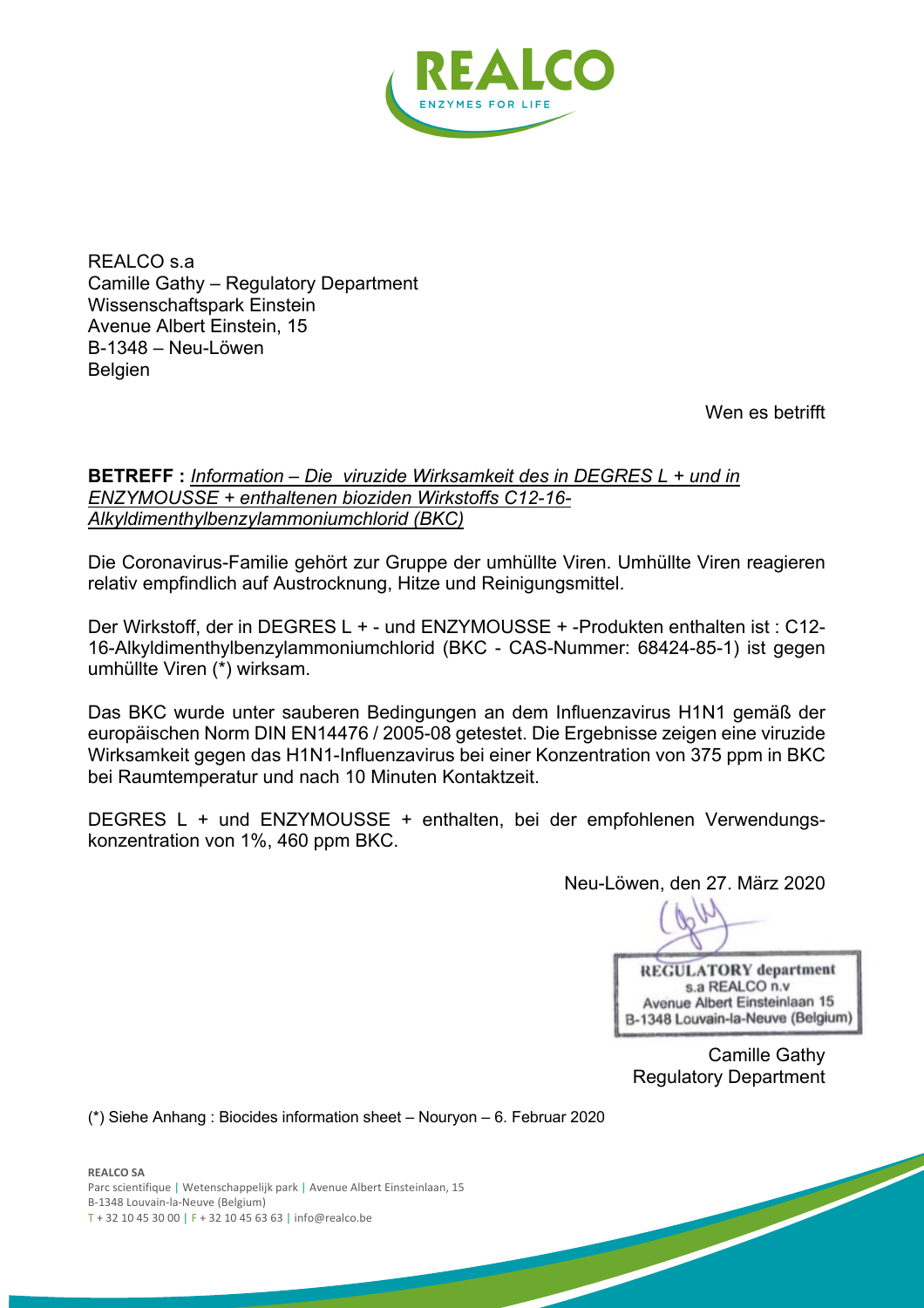## **Biocides Information sheet**

# **Virucidal Efficacy**

### **Triameen Y12D, Arquad MCB, Arquad 2.10**

Viruses are small infectious agents replicating only inside of living cells of their hosts. They can infect all types of life forms like humans, animals, plants and microorganisms. Usually they have a narrow host range.

There are 2 main groups based on their structure: enveloped and non-enveloped viruses. Enveloped viruses have a lipid envelope which is relatively sensitive to desiccation, heat and detergents. They are easier to be inactivated by biocidal active substances than non-enveloped viruses.

Examples for enveloped viruses are listed below:

- · Herpesviruses (e.g. Epstein-Barr virus, Herpes simplex, Bovine alphaherpesvirus 1 (causing Bovine Rhinotracheitis), suid herpesvirus 1 (causing pseudorabies=Aujeszky's disease))
- · Poxviruses (e.g. smallpox, vaccinia virus)
- · Hepadnaviruses (e.g. Hepatitis B virus)
- Asfarviridae (e.g. African Swine fewer)
- · Flavivirus (e.g. Hepatitis C, yellow fever virus, Zika virus, dengue virus)
- · Alphavirus (e.g. eastern equine encephalitis virus)
- · Togavirus (e.g. Alphavirus)
- · Coronavirus (e.g. SARS virus, MERS virus, novel coronavirus (2019-nCoV Wuhan coronavirus outbreak))
- · Hepatitis D virus
- · Orthomyxovirus (e.g. Influenca virus A (H1N1-swine flu, H3N2-Hong Kong flu, H9N2 avain influenza, H3N8, H5N1, H5N2…), Influenca virus B, Influenca virus C, Influenca virus D)
- Paramyxovirus (e.g. mumps virus, human parainfluenza virus, measles virus, canine distemper virus, rinderpest virus)
- · Rhabdovirus (e.g. rabies virus)
- · Bunyavirus (e.g. Hantavirus, California encephalitis virus, Congo hemorrharic fever virus)
- · Filovirus (e.g. Ebola virus, Marburg virus)
- Retrovirus (e.g. Human Immunodeficiency Virus (HIV), Mouse mammary tumor virus)
- · Arteriviridae (e.g. Porcine Respiratory and Reproductive Syndrome Virus (PRRSV))